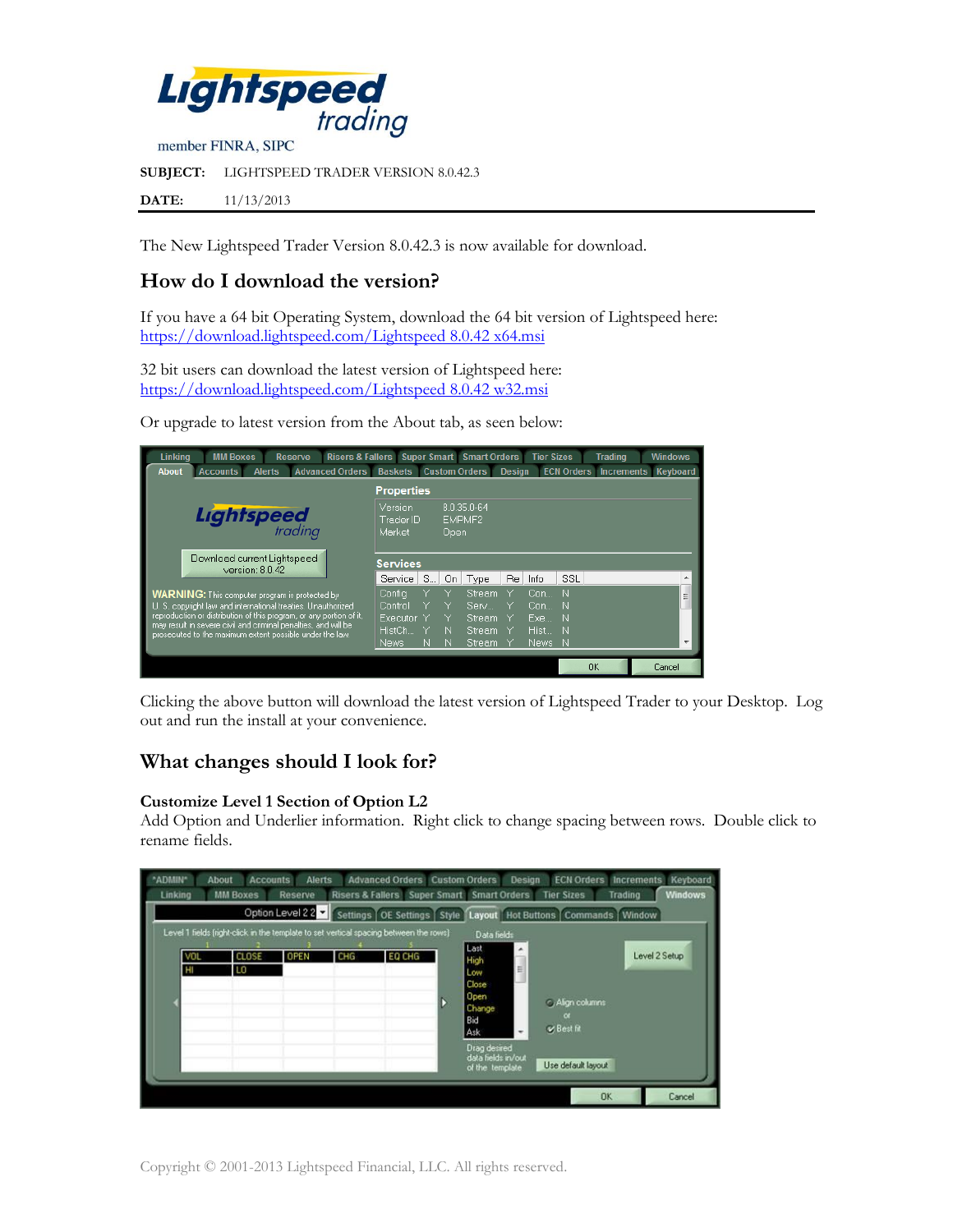

### **Create Commands for Options**

**\* Commands will trigger an order in the option in your focused Option Level 2** Right click on the Option Level 2 and select "Commands" to create your new option commands.



#### **Map Custom Option Commands to the Keyboard (or a Hot Button Window) \* Commands will trigger an order in the option in your focused Option Level 2**

Once these commands are created in the tab seen above, users can now map them to a Keyboard or Hot Button window. Seen below in the Keyboard Tab:

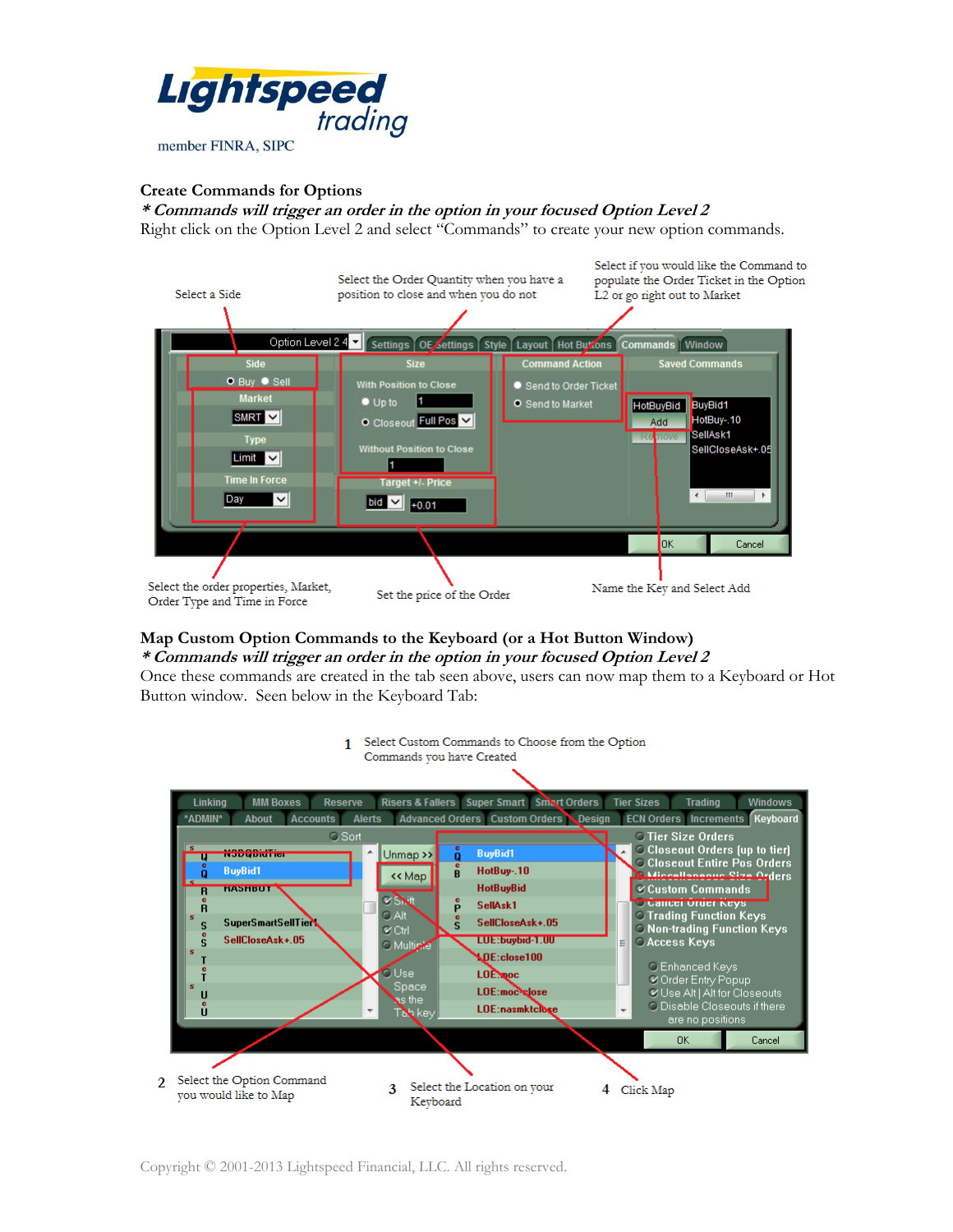

### **Predefined Option Cancel Commands now available for your Keyboard or Hot Button Window \* Commands will trigger an order in the option in your focused Option Level 2**

Seen below in the Hot Button Window configuration screen, new Cancel Commands Include:

- Cancel All/All Non-GTC for Option
- Cancel Oldest/Newest Order for Option
- Cancel Best Bid/Offer for Option
- Cancel All Buys/Sells for Option



#### **Use the Keyboard to Toggle the Order Parameters in your Focused Option L2**

After sending a command to the Order Ticket, users can use the keyboard to toggle order parameters in the Option L2 Order Ticket. Left-Right will toggle Price, < > will toggle Quantity, Up/Down will toggle the Market.

Left. Right and < > Toggle will match the Increments set in the Increments Tab (Size/100 for Quantity).

#### **Add Commands or Cancel Commands to Hot Button Pane in Option L2**

A Hot Button pane has been added to the option Level 2 window. Right click on the Option Level 2 and select "Hot Buttons."

Choose from your custom created option commands or our predefined option cancel commands and select Add.

Rename the button, select a button color, or font color.